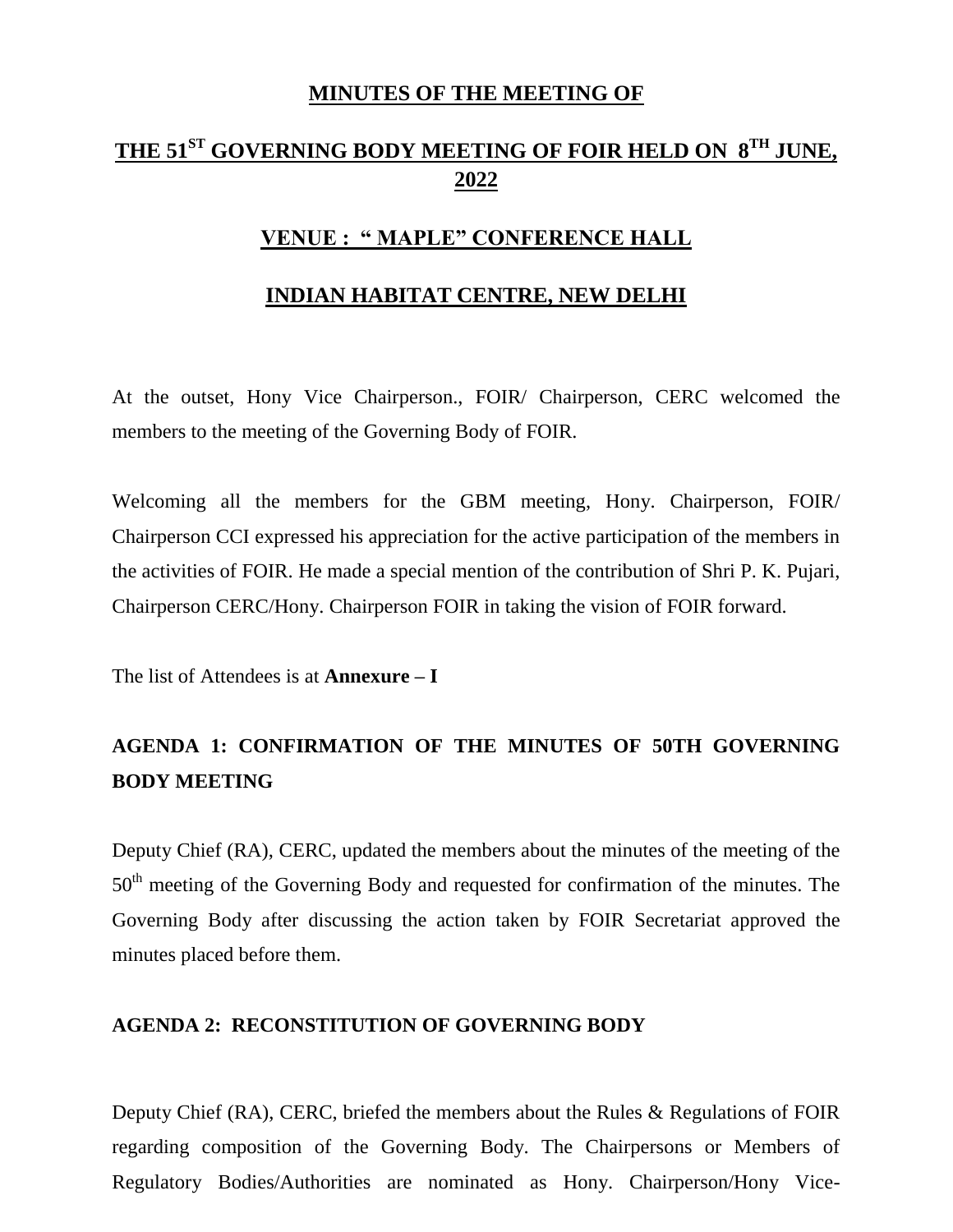Chairperson/Hony. Member of the Governing Body based on their seniority, provided they have at least one-year service remaining in their organization. They will continue to be in the Governing Body as long as they hold the office in their respective Institution. Based on the above norms, the proposed constitution of the Governing Body for 2022- 2023 was presented. It was proposed that Shri B.S.Bhuller, Chairperson, AERA would take over as Chairperson of FOIR, after Chairperson, CCI demits office. The GB was also apprised that the vacant posts in the GB pertaining to Central Infrastructure and Finance sector were also proposed to be filled in.

The GB noted that the same is in accordance to the Rules of FOIR and approved by the Governing Body. The re-constituted Governing Body for 2022-2023 as approved by the Governing Body is **at Annexure - II.**

#### **AGENDA 3: ACCOUNTS RELATED MATTERS**

#### *a) Budget of FOIR for the F.Y. 2022-2023*

Deputy Chief (RA), CERC explained the salient features of the proposed budget for the F.Y. 2022-2023. Hony. Chairperson FOIR/Chairperson CCI stated that the programs should be conducted online as well as offline to rationalize the expenses. After detailed deliberations, the Governing Body approved the budget for the F.Y.2022-2023.

#### b) *Audited Accounts for the F.Y. 2021-2022*

Dy. Chief (RA), CERC informed that the Audited Accounts were not qualified by the Auditors. She briefly explained the salient features of the Audited Accounts for the F.Y. 2021-2022. She also detailed the necessary resolutions to be approved by the Governing Body wrt the Balance Sheet and Income expenditure as also utilization of earmarked funds.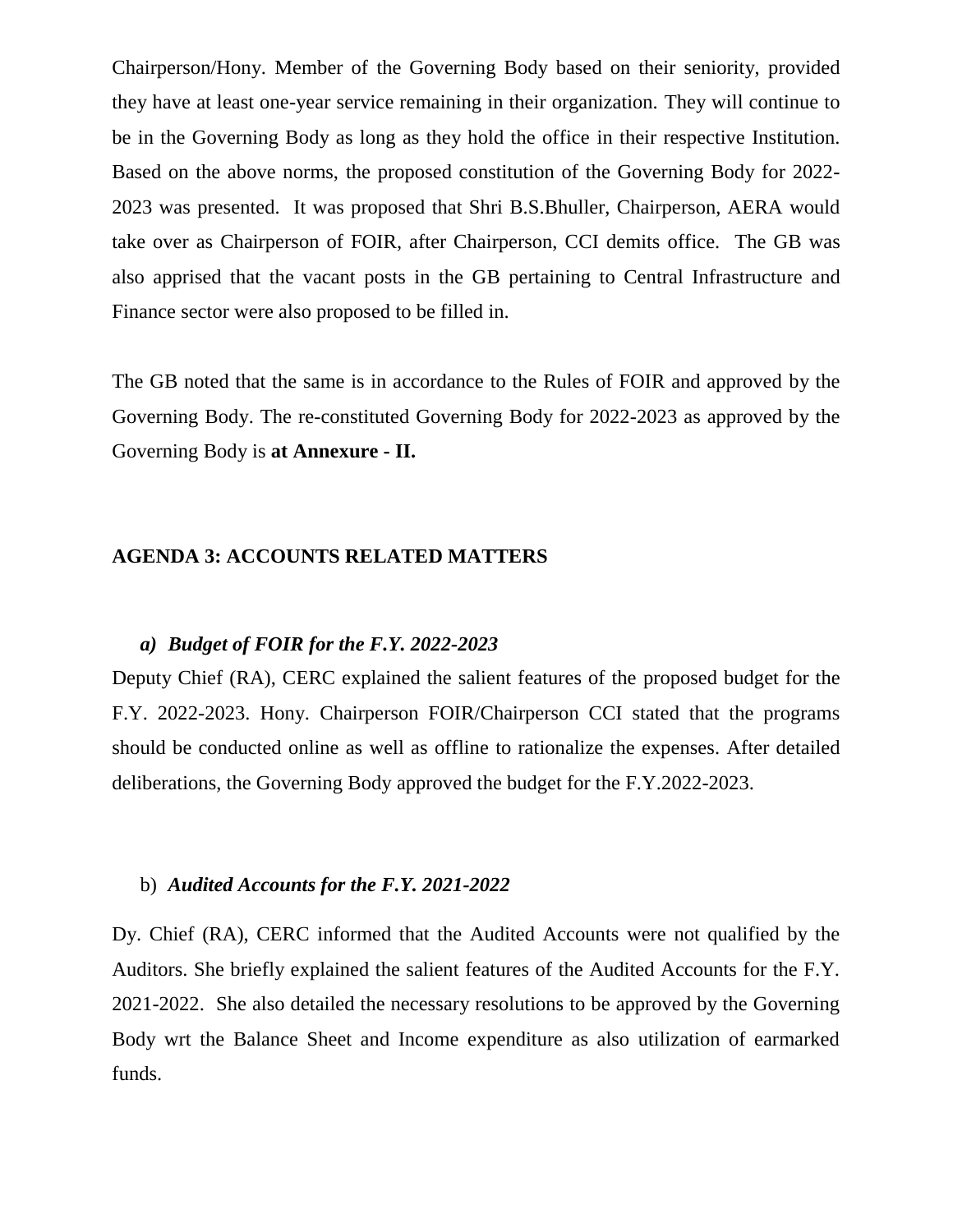After discussion, the Governing Body approved the Audited Accounts of FOIR for the F.Y. 2021-2022 alongwith the Resolutions.

#### **AGENDA: ANY OTHER ITEM**

Hony. Chairperson FOIR/Chairperson CCI enquired as to what action is being taken to expand the membership of the Forum. Dy. Chief (RA), CERC informed that FOIR Secretariat has been writing to regulators in other sectors to be a part of the Forum. She also added that, as a part of these efforts, while RERA Punjab has already joined FOIR, FSSAI is in the process of paying the membership fees and becoming a member of FOIR. It was also informed that Kerala State Electricity Regulatory Commission, which had initially withdrawn from FOIR, had again evinced interest to join FOIR and have paid the membership fees. The members appreciated the efforts and recognized that the increasing interest of institutions reflects the value add being provided by FOIR through its activities for its members.

After discussion it was decided that SEBI and RERA in other States (other than Punjab which already joined) be approached to become members of FOIR.

At the end, the members noted that Mr. P. K. Pujari, Chairperson, CERC/Hony. Chairperson FOIR is due to retire on superannuation on  $11<sup>th</sup>$  June, 2022 (this being his last GB meeting), and placed on record their deep appreciation for the valuable contribution of Mr. Pujari in the activities of FOIR.

The meeting concluded with vote of thanks to the Chair.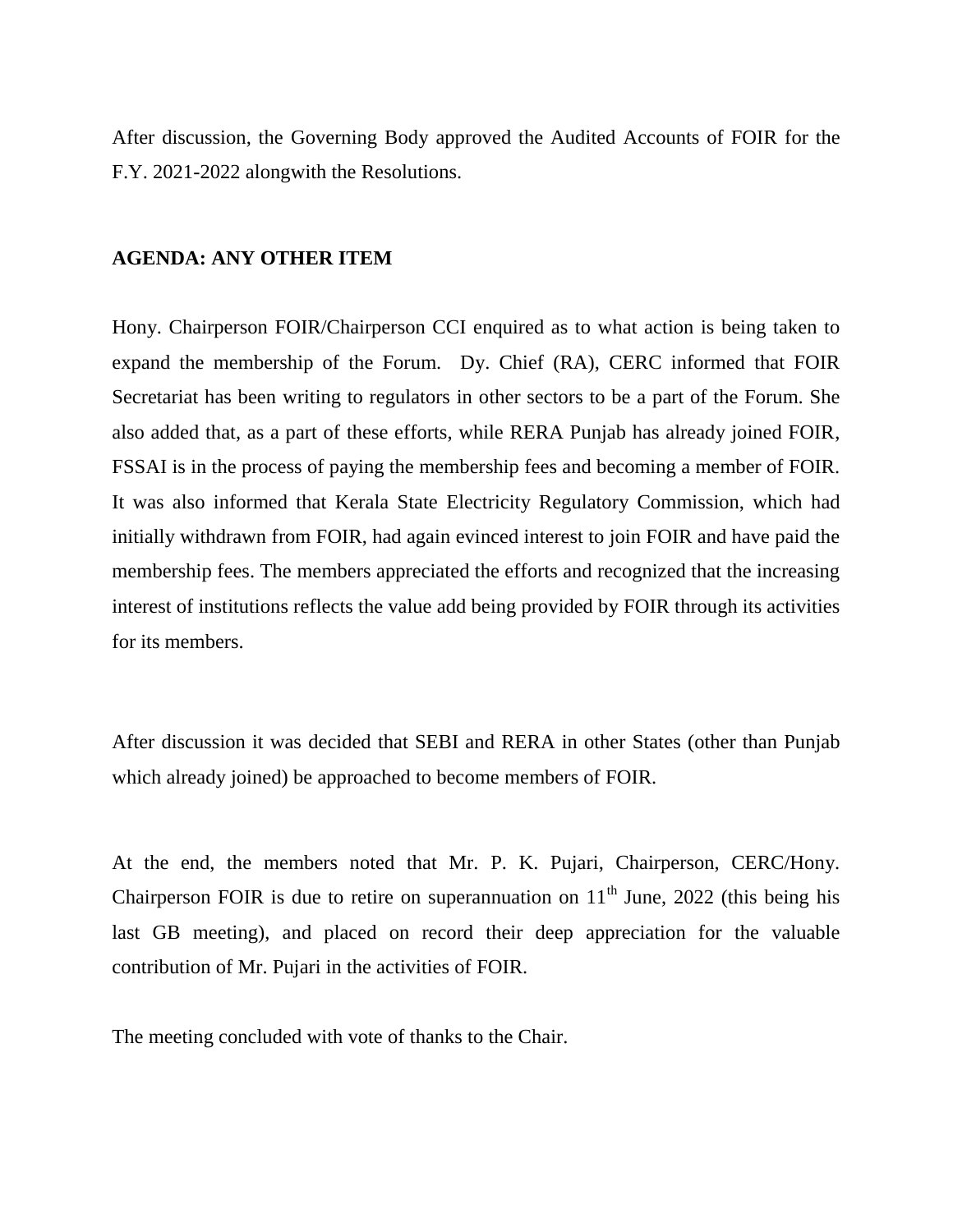# **LIST OF PARTICIPANTS OF THE 51ST GOVERNING BODY MEETING OF "FOIR" HELD ON 08TH JUNE, 2022 AT INDIA HABITAT CENTRE (IHC), NEW DELHI.**

| S. No.             | <b>Name</b>                  | <b>Designation &amp; Organization</b>  |  |  |
|--------------------|------------------------------|----------------------------------------|--|--|
| 01.                | Mr. Ashok Kumar Gupta        | Chairperson, CCI &                     |  |  |
|                    |                              | Hony. Chairman, FOIR                   |  |  |
| 02.                | Mr. P.K. Pujari              | Chairperson, CERC &                    |  |  |
|                    |                              | Hony. Vice-Chairman, FOIR              |  |  |
| 03.                | Mr. Balwinder Singh Bhullar  | Chairperson, AERA &                    |  |  |
|                    |                              | Hony. Vice-Chairman, FOIR              |  |  |
| 04.                | Dr. P.D. Vaghela             | Chairperson, TRAI &                    |  |  |
|                    |                              | Hony. Vice-Chairman, FOIR              |  |  |
| 05.                | Mr. D. Radhakrishna          | Chairperson, TERC &                    |  |  |
|                    |                              | Hony. Vice-Chairman, FOIR              |  |  |
| 06.                | Mr. Bhanu Pratap Singh       | Member, HPERC &                        |  |  |
|                    |                              | Hony. Member, FOIR                     |  |  |
| 07.                | Mr. Mukul Dhariwal           | Member, MPERC &                        |  |  |
|                    |                              | Hony. Member, FOIR                     |  |  |
| 08.                | Mr. Indu Shekhar Jha         | Member, CERC &                         |  |  |
|                    |                              | Hony. Secretary, FOIR                  |  |  |
| 09.                | Mr. Arun Goyal               | Member, CERC &                         |  |  |
|                    |                              | Hony. Treasurer, FOIR                  |  |  |
| 10.                | Mr. Pravas Kumar Singh       | Member                                 |  |  |
|                    |                              | <b>CERC</b>                            |  |  |
| 11.                | Mr. Harpreet Singh Pruthi    | Secretary, CERC &                      |  |  |
|                    |                              | <b>Executive Secretary, FOIR</b>       |  |  |
| 12.                | Dr.Sushanta K. Chatterjee    | <b>Chief (Regulatory Affairs) CERC</b> |  |  |
| "FOIR SECRETARIAT" |                              |                                        |  |  |
| 13.                | Ms. Rashmi Somasekharan Nair | Dy. Chief (Regulatory Affairs) CERC    |  |  |
| 14.                | Mr. P.M. Antony              | <b>Executive Treasurer</b>             |  |  |
|                    |                              | <b>FOIR</b>                            |  |  |
| 15.                | Mr. Saurabh Derhgaven        | PRO (RA)                               |  |  |
|                    |                              | <b>CERC</b>                            |  |  |
| 16.                | Mr. M.M. Prasad              | Sr. Accounts Officer                   |  |  |
| 17.                | Mr. Nilesh Diwan             | <b>Accounts Officer</b>                |  |  |
|                    |                              | <b>FOIR</b>                            |  |  |
| 18.                | Mr. Manvendra Pratap         | <b>Research Officer</b>                |  |  |
| 19.                | Mr. Sushil Kumar Arora       | Administrative Officer                 |  |  |

FOIR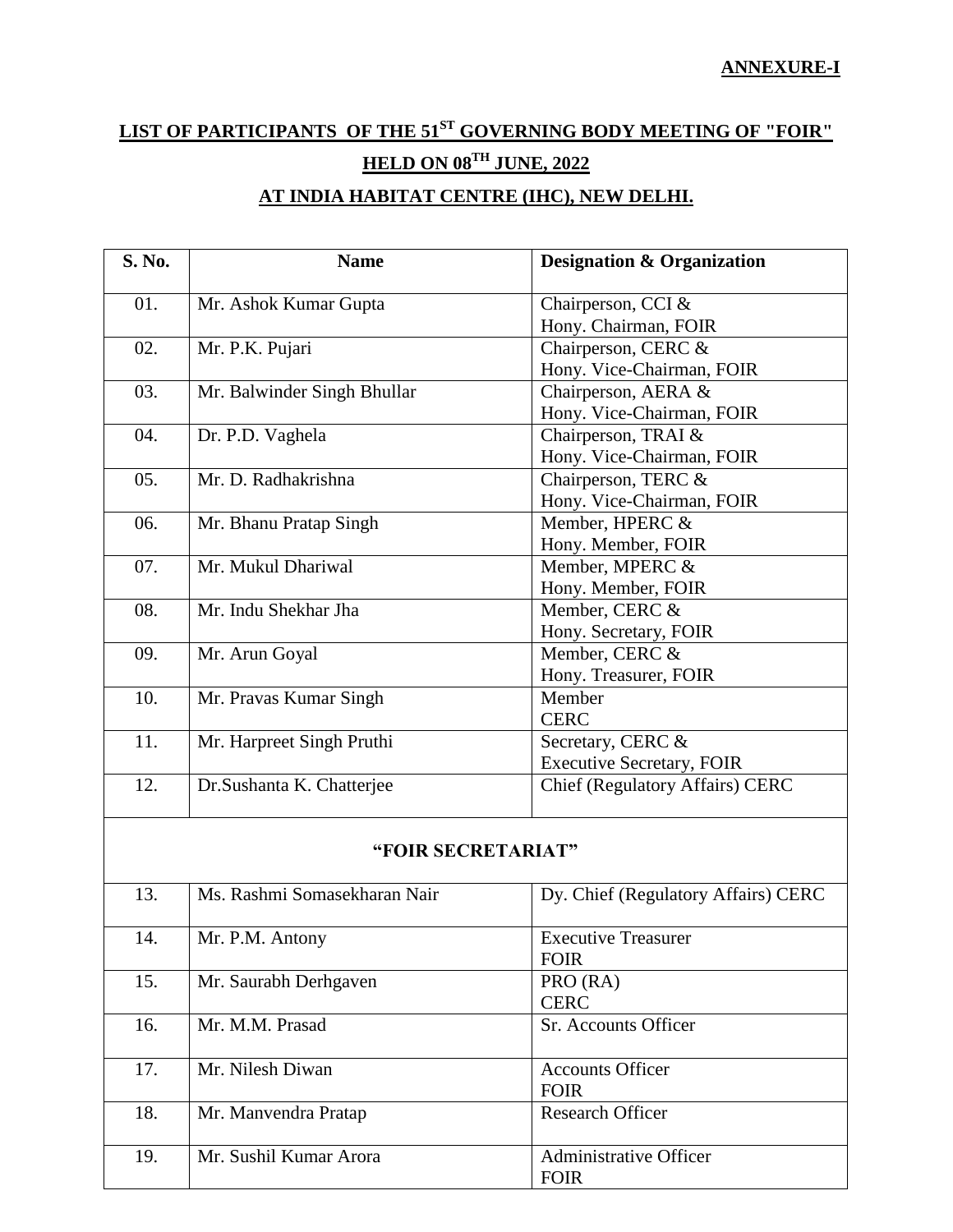### **RE-CONSTITUTED GOVERNING BODY OF "FOIR" FOR THE YEAR 2022 – 2023**

| <b>Name &amp; Designation</b>                            | Date of Appointment in<br><b>Regulatory Commission</b><br>/ Authority | Date of Retirement in<br><b>Regulatory Commission /</b><br><b>Authority</b> |  |  |
|----------------------------------------------------------|-----------------------------------------------------------------------|-----------------------------------------------------------------------------|--|--|
| Hony. Chairperson                                        |                                                                       |                                                                             |  |  |
| Mr. Ashok Kumar Gupta<br>Chairperson, CCI                | 12.11.2018                                                            | 25.10.2022 (e)                                                              |  |  |
| Hony. Vice-Chairperson                                   |                                                                       |                                                                             |  |  |
| Mr. P.K. Pujari<br>Chairperson, CERC                     | 01.02.2018                                                            | 11.06.2022(a)                                                               |  |  |
| Mr. Balwinder Singh Bhullar<br>Chairperson, AERA         | 08.07.2019                                                            | 11.05.2024                                                                  |  |  |
| Dr. P.D. Vaghela<br>Chairperson, TRAI                    | 01.10.2020                                                            | 30.09.2023                                                                  |  |  |
| Mr. Ravi Mital<br>Chairperson, IBBI                      | 09.02.2022                                                            | 12.09.2026                                                                  |  |  |
| Mr T S Balasubramanium,<br>Chairperson (in-charge), TAMP |                                                                       | 04.12.2022                                                                  |  |  |
| Mr. Raj Pratap Singh<br>Chairperson, UPERC               | 02.07.2018                                                            | 01.07.2023                                                                  |  |  |
| Mr. D. Radhakrishna<br>Chairperson, TERC                 | 08.08.2019                                                            | 07.08.2024                                                                  |  |  |
| Mr. M Chandrasekar<br>Chairperson, TNERC                 | 16.08.2019                                                            | $15.08.2024$ (b)                                                            |  |  |
| Chairperson, PNGRB (Vacant)                              |                                                                       |                                                                             |  |  |
| Chairperson. FSSAI (from date of joining)                |                                                                       |                                                                             |  |  |
| Hony. Members                                            |                                                                       |                                                                             |  |  |
| Mr. Suresh Chandra Dinkar<br>Member, RERC                | 17.07.2017                                                            | 16.07.2022 $(c)$                                                            |  |  |
| Mr. Bhanu Pratap Singh<br>Member, HPERC                  | 29.09.2017                                                            | $28.09.2022$ (d)                                                            |  |  |
| Mr. Mukul Dhariwal<br>Member, MPERC                      | 02.01.2018                                                            | 01.01.2023(f)                                                               |  |  |
| Mr. I.M. Bohari<br>Member, MERC                          | 06.06.2018                                                            | 31.05.2023 (g)                                                              |  |  |
| Dr (Mrs) Sangeeta Verma,<br>Member, CCI                  | 24.12.2018                                                            | $17.09.2023$ (h)                                                            |  |  |
| Hony. Secretary                                          |                                                                       |                                                                             |  |  |
| Mr. Indu Shekhar Jha<br>Member, CERC                     | 21.01.2019                                                            | 20.01.2024                                                                  |  |  |
| Hony. Treasurer                                          |                                                                       |                                                                             |  |  |
| Mr. Arun Goyal<br>Member, CERC                           | 07.04.2020                                                            | 02.08.2024                                                                  |  |  |